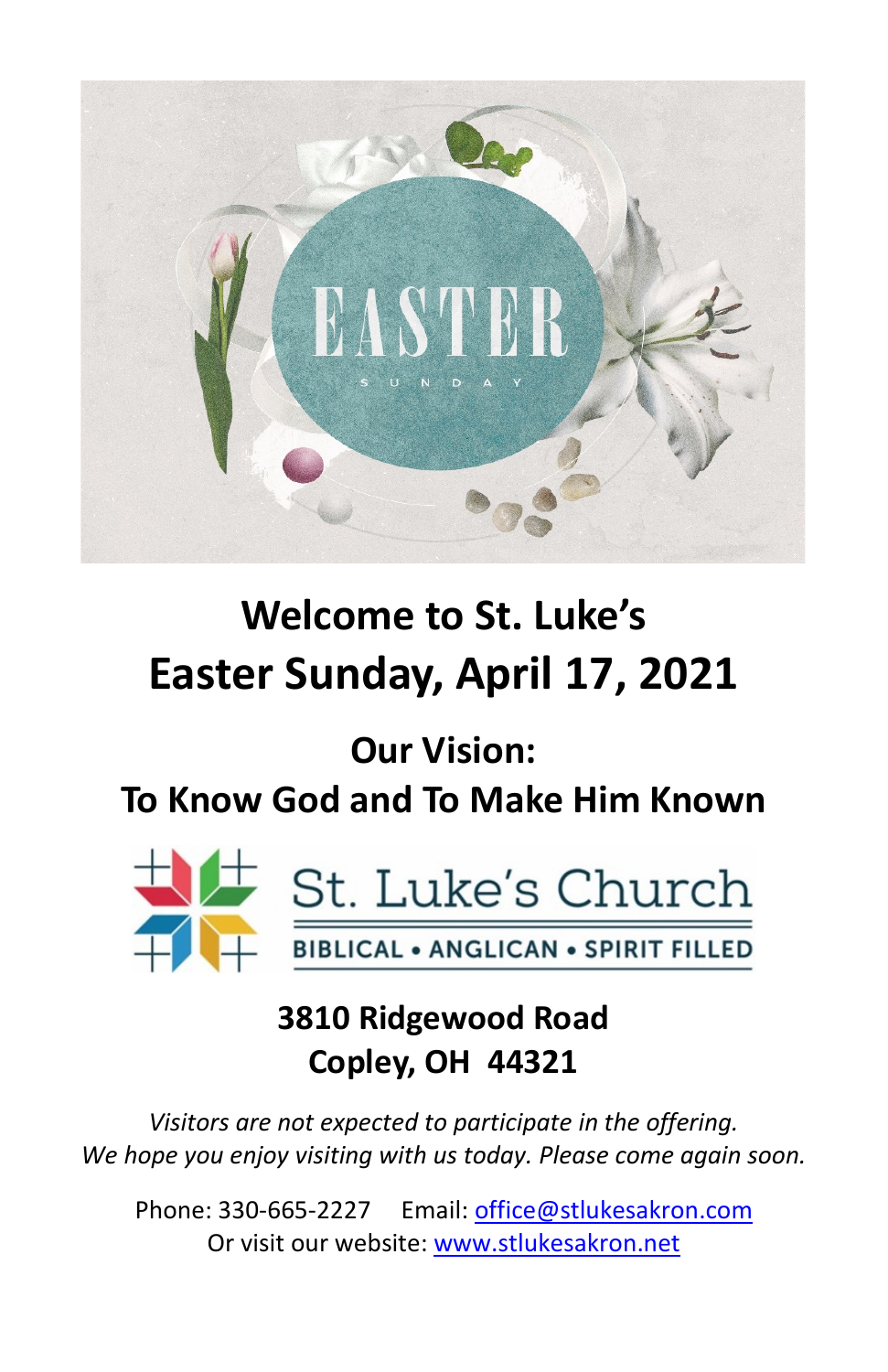#### **Processional Hymn**

#### **"Fanfare for Easter"**

Charles Wesley, Jay Althouse © Alfred publishing Co, Inc All rights reserved

#### **Welcome and Call to Worship**

Celebrant: Alleluia! Christ is risen! **All: The Lord is risen indeed! Alleluia!**

#### **Collect for Purity**

**All: Almighty God, to you all hearts are open, all desires known, and from you no secrets are hid: Cleanse the thoughts of our hearts by the inspiration of your Holy Spirit, that we may perfectly love you, and worthily magnify your holy Name; through Christ our Lord. Amen.**

#### **The Summary of the Law**

Celebrant: Hear what our Lord Jesus Christ says: You shall love the Lord your God with all your heart and with all your soul and with all your mind. This is the first and great commandment. And the second is like it: You shall love your neighbor as yourself. On these two commandments depend all the Law and the Prophets. (Matthew 22:37-40)

#### **The Kyrie**

#### **Sung: Lord have mercy, Christ have mercy Lord have mercy, Christ have mercy Kyrie eleison, Christe eleison Kyrie eleison, Christe eleison**

#### **Collect of the Day**

Celebrant: The Lord be with you. **All: And with your spirit.**

Celebrant: O God, who for our redemption gave your only begotten Son to die upon the Cross, and by his glorious resurrection delivered us from the devil and the power of death: Grant us grace to die daily to sin, that we may live with him in the joy of his resurrection; who lives and reigns with you and the Holy Spirit, now and forever.

#### **All: Amen.**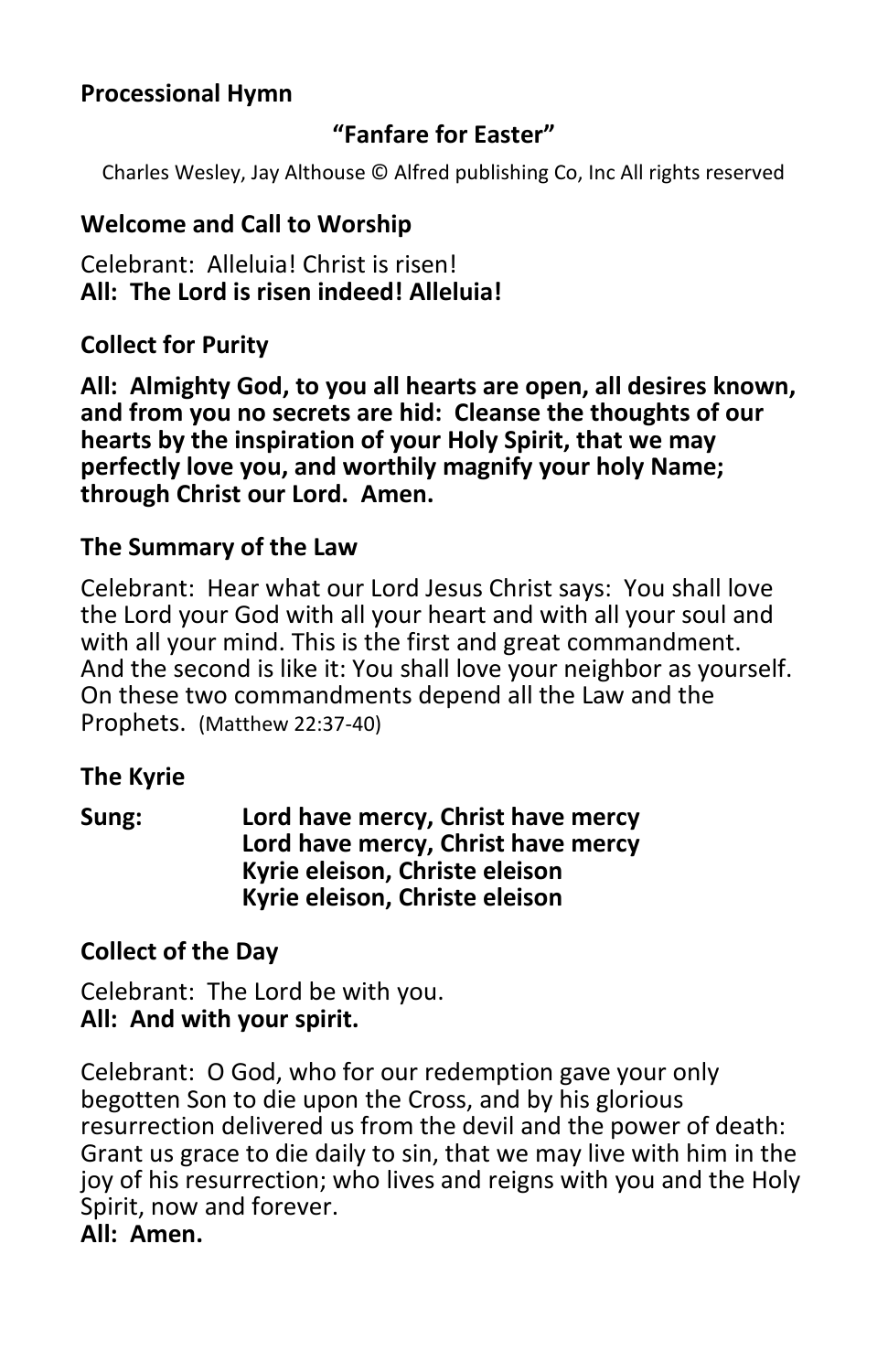#### **Announcements**

#### **Praise and Worship**

#### **"All Hail King Jesus"**

There was a moment when the lights went out When death had claimed its victory The King of Love had given up His life The darkest day in history

There on a cross they made for sinners For every curse His blood atoned One final breath and it was finished But not the end we could have known

Pre-Chorus: For the earth began to shake and the veil was torn What sacrifice was made as the heavens roared

Chorus 1:

All hail King Jesus, all hail the Lord of Heaven and earth All hail King Jesus, all hail the Savior of the world

There was a moment when the sky lit up A flash of light breaking through When all was lost He crossed eternity The King of life was on the move

Pre-Chorus: For in a dark cold tomb where our Lord was laid One miraculous breath and we're forever changed

Bridge:

Let every knee come bow before the King of Kings Let every tongue confess that He is Lord Lift up your shout let us join with all of Heaven Singing Holy, singing Holy, cry out Holy, singing Holy

Chorus 2: All hail King Jesus, all hail King Jesus All hail King Jesus, all hail King Jesus

Jeremy Riddle | Peter Mattis | Ran Jackson | Steffany Gretzinger © 2017 Jeremy Riddle Music Designee, Richmond Park Publishing, Bethel Music Publishing CCLI License # 73146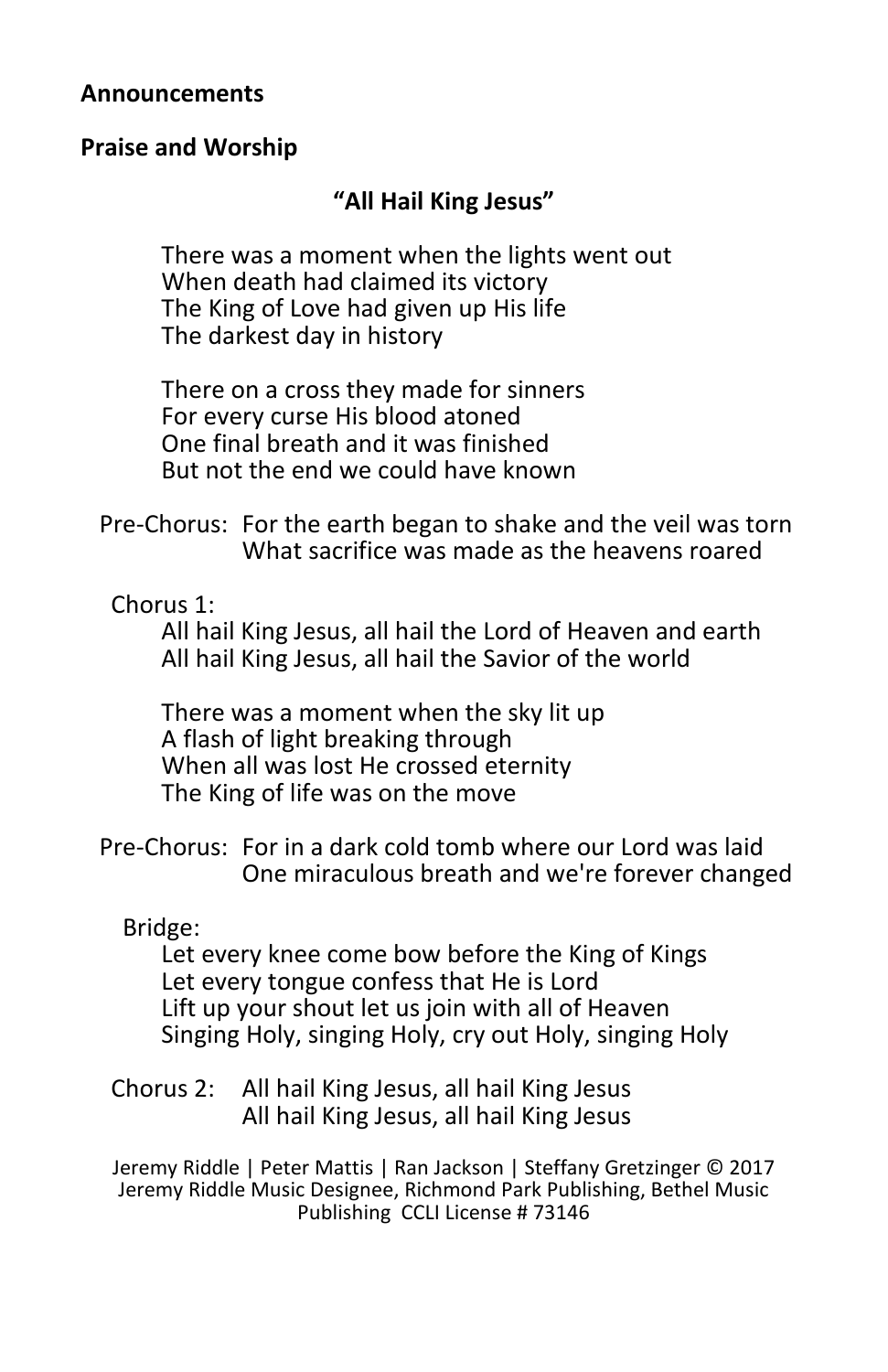## **"To Our God"**

Up from the ashes Your love has brought us Out of the darkness and into the light Lifting our sorrows, bearing our burdens Healing our hearts

 Chorus: To our God we lift up one voice To our God we lift up one song To our God we lift up one voice Singing hallelujah

Chains have been broken, eyes have been opened An army of dry bones is starting to rise Death is defeated, we are victorious For You are alive

 Bridge: Hallelujah, singing hallelujah Hallelujah, singing hallelujah Hallelujah, singing hallelujah, hallelujah Make His praise glorious, glorious, glorious For His name is glorious, glorious, glorious Make His praise glorious, glorious, glorious Shout His name glorious, glorious, glorious

Brian Johnson | Jeremy Riddle | Joel Taylor © 2012 Bethel Music (Admin. by Bethel Music Publishing) CCLI License # 73146

#### **"Resurrecting"**

The head that once was crowned with thorns Is crowned with glory now The Savior knelt to wash our feet Now at his feet we bow

The one who wore our sin and shame Now robed in majesty The radiance of perfect love Now shines for all to see

 Chorus: Your name, your Name is victory All praise will rise to Christ our king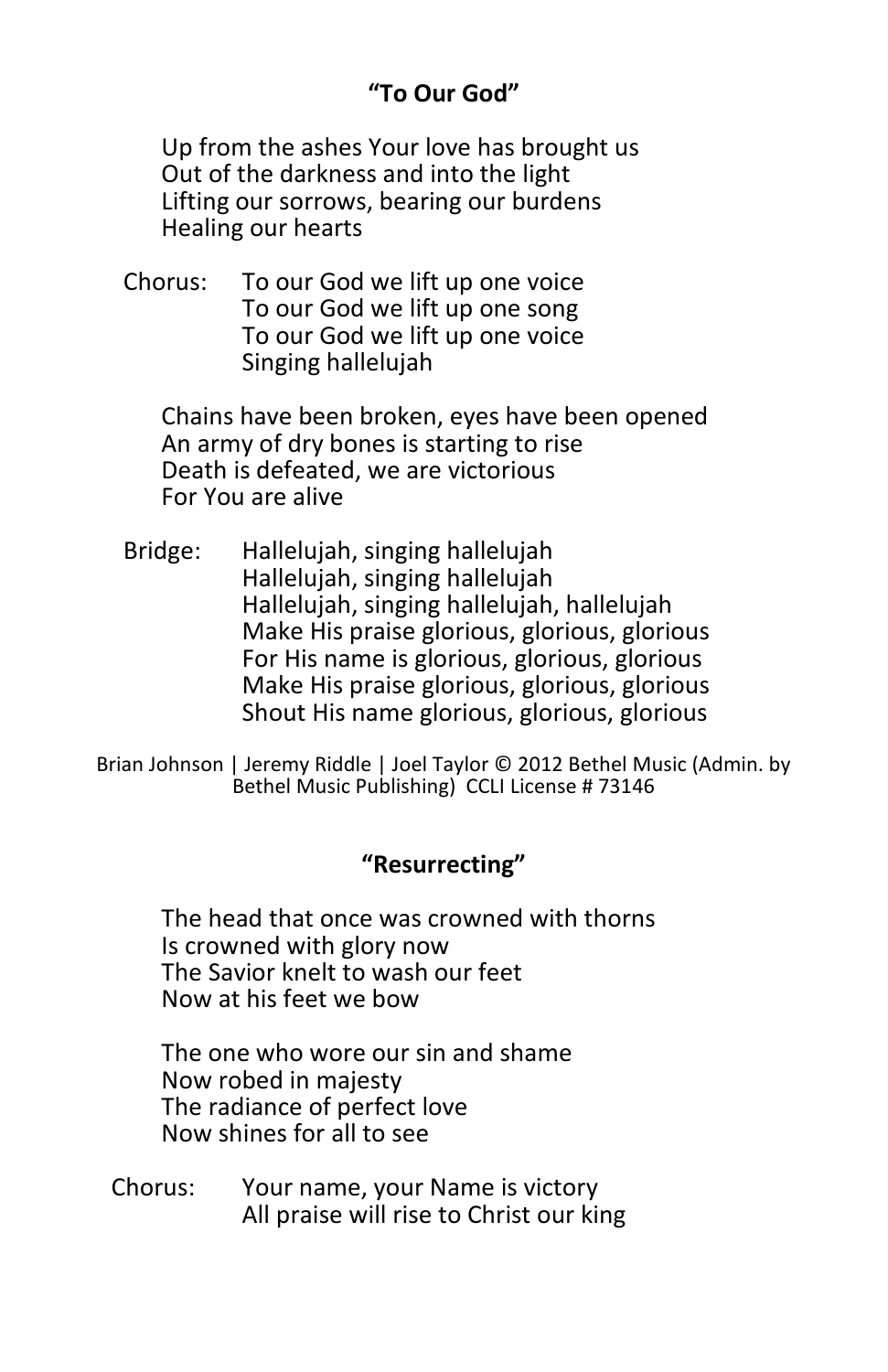The fear that held us now gives way To him who is our peace His final breath upon the cross Is now alive in me

 Bridge: By your spirit I will rise From the ashes of defeat The resurrected king Is resurrecting me In your name I come alive To declare your victory The resurrected king Is resurrecting me

> The tomb where soldiers watched in vain Was borrowed for three days His body there would not remain Our God has robbed the grave Our God has robbed the grave

Chris Brown | Mack Brock | Matthew Ntlele | Steven Furtick | Wade Joye© 2015 Music by Elevation Worship Publishing (Admin. by Essential Music Publishing LLC)CCLI License # 73146

#### **The Lessons**

*At the end of each reading the lector says:* Lector: This is the word of the Lord. **All: Thanks be to God.** 

Acts 10:34-43 Psalm 118:14-17, 22-24 Colossians 3:1-4

#### **The Gospel**

#### **Sung: Alleluia! Alleluia! Opening our hearts to him Singing Alleluia! Alleluia! Jesus is our King**

Sherrell Prebble & Howard Clark© 1978 Celebration Services Ltd., CCLI 73146

Deacon: Hear the Gospel of our Lord Jesus Christ according to Luke 24:1-12 **All: Glory to You, Lord Christ.**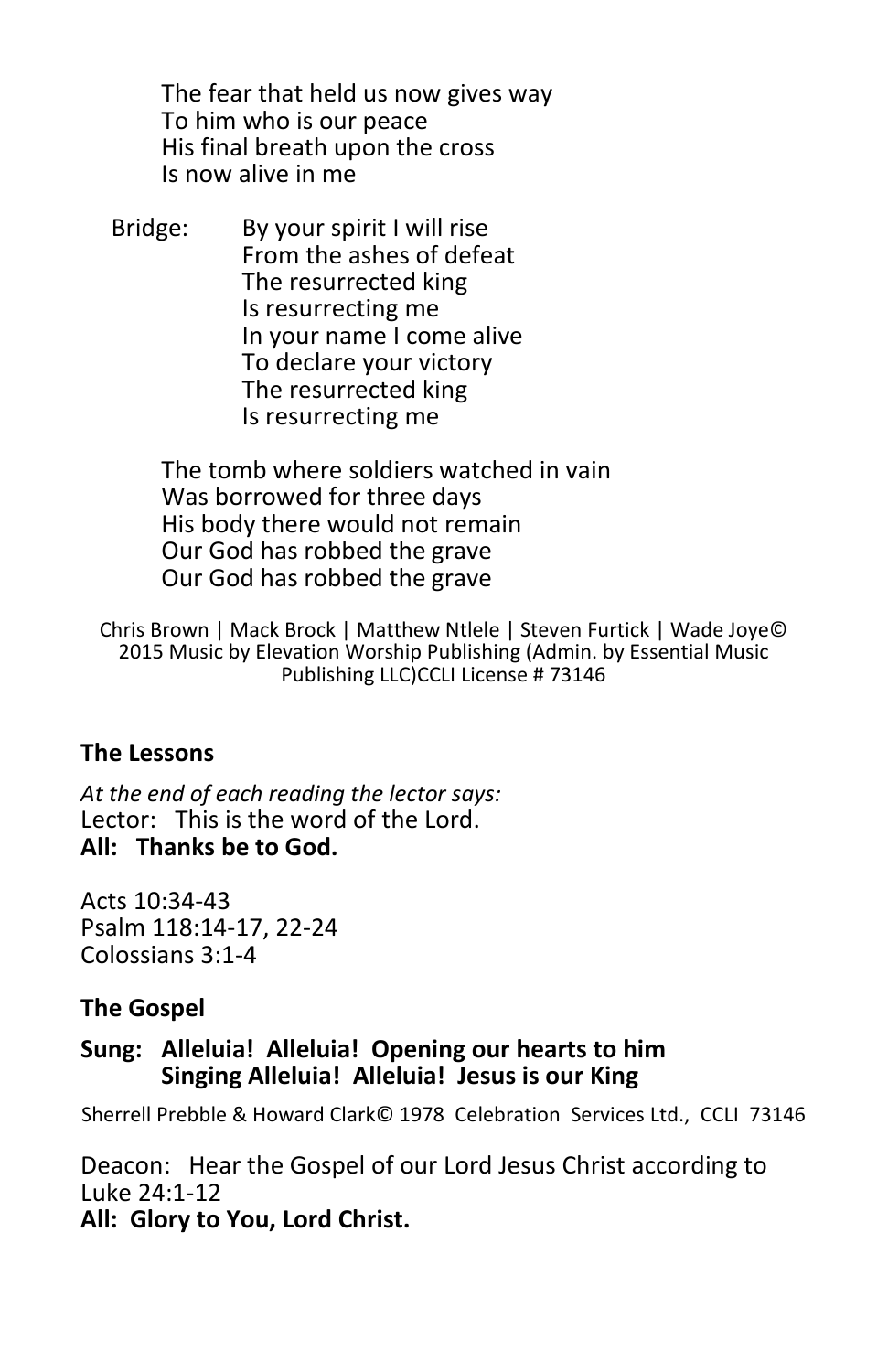*At the end of the reading:* Deacon: This is the Gospel of the Lord. **All: Praise to you, Lord Christ.**

#### **The Message**

#### **The Nicene Creed**

Celebrant: Let us confess our faith in the words of the Nicene Creed:

**All: We believe in one God, the Father, the Almighty, maker of heaven and earth, of all that is, seen and unseen.** 

**We believe in one Lord, Jesus Christ, the only Son of God, eternally begotten of the Father, God from God, Light from Light, true God from true God, begotten, not made, of one being with the Father. Through him all things were made.** 

**For us and for our salvation he came down from heaven: by the power of the Holy Spirit, he became incarnate from the Virgin Mary, and was made man. For our sake he was crucified under Pontius Pilate; he suffered death and was buried.** 

**On the third day he rose again in accordance with the Scriptures; He ascended into heaven and is seated at the right hand of the Father. He will come again in glory to judge the living and the dead, and his kingdom will have no end.** 

**We believe in the Holy Spirit, the Lord, the giver of life, who proceeds from the Father and the Son. With the Father and the Son he is worshiped and glorified. He has spoken through the Prophets.** 

**We believe in one holy catholic and apostolic Church. We acknowledge one baptism for the forgiveness of sins. We look for the resurrection of the dead, and the life of the world to come. Amen.**

#### **The Prayers of the People**

Celebrant: Let us pray for the Church and for the world, saying, "hear our prayer." For the peace of the whole world, and for the well-being and unity of the people of God. Lord, in your mercy: **All: Hear our prayer.**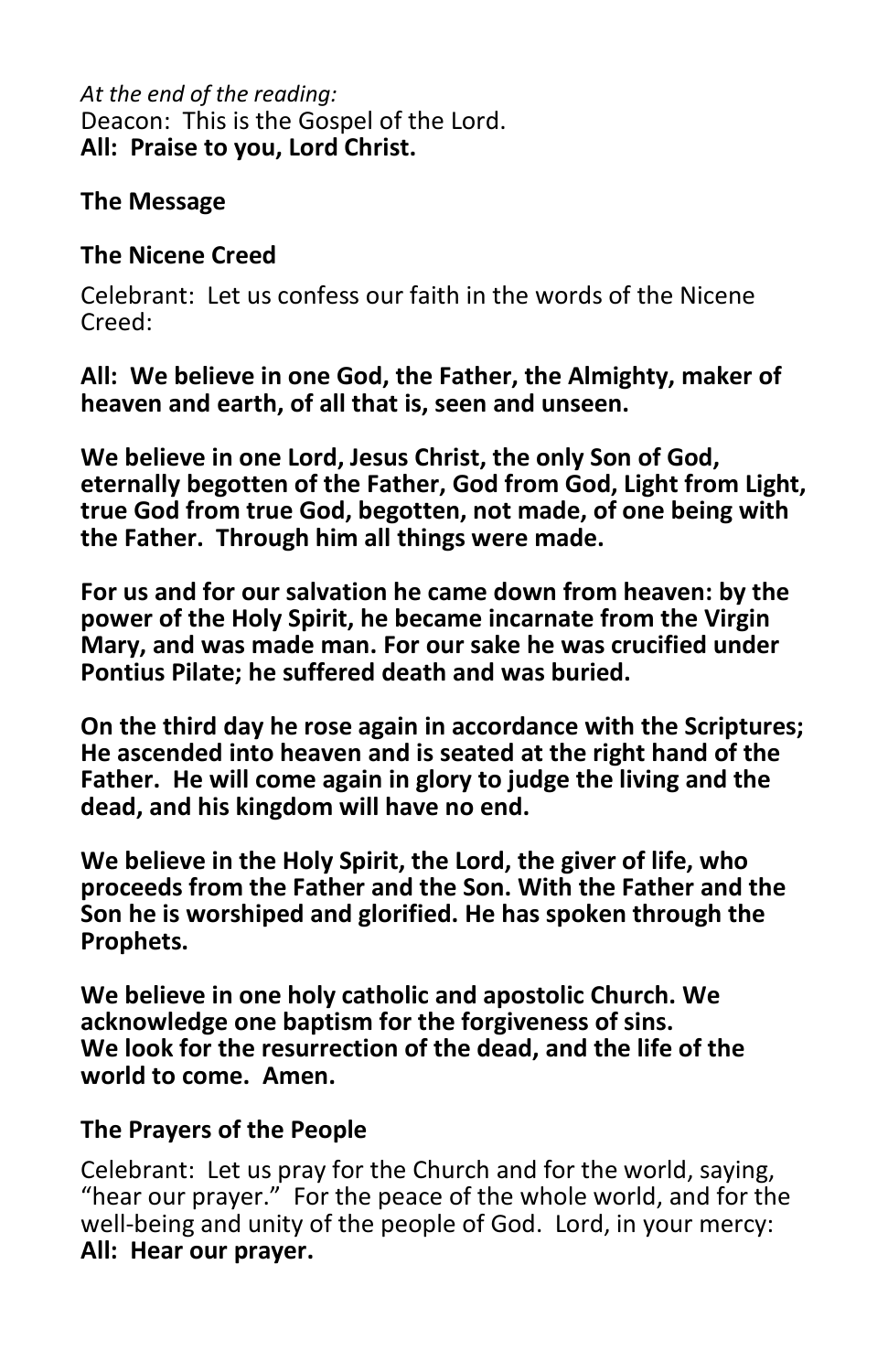Celebrant: For Foley Beach, our Archbishop, and Mark Engel, our Bishop, and for all the clergy and people of our Diocese and Congregation. Lord, in your mercy:

#### **All: Hear our prayer.**

Celebrant: For all those who proclaim the Gospel at home and abroad; and for all who teach and disciple others. Lord, in your mercy:

#### **All: Hear our prayer.**

Celebrant: For our brothers and sisters in Christ who are persecuted for their faith. Lord, in your mercy: **All: Hear our prayer.** 

Celebrant: For our nation, for those in authority, and for all in public service. Lord, in your mercy: **All: Hear our prayer.** 

Celebrant: For all those who are in trouble, sorrow, need, sickness, or any other adversity. Lord, in your mercy: **All: Hear our prayer.** 

Celebrant: For all those who have departed this life in the certain hope of the resurrection, in thanksgiving let us pray. Lord, in your mercy:

#### **All: Hear our prayer.**

Celebrant: Heavenly Father, grant these our prayers for the sake of Jesus Christ, our only Mediator and Advocate, who lives and reigns with you in the unity of the Holy Spirit, one God, now and for ever.

**All: Amen.**

#### **The Confession and Absolution of Sin**

Celebrant: Let us humbly confess our sins to the Lord.

**All**: **Most merciful God, we confess that we have sinned against you in thought, word and deed, by what we have done, and by what we have left undone. We have not loved you with our whole heart; we have not loved our neighbors as ourselves.**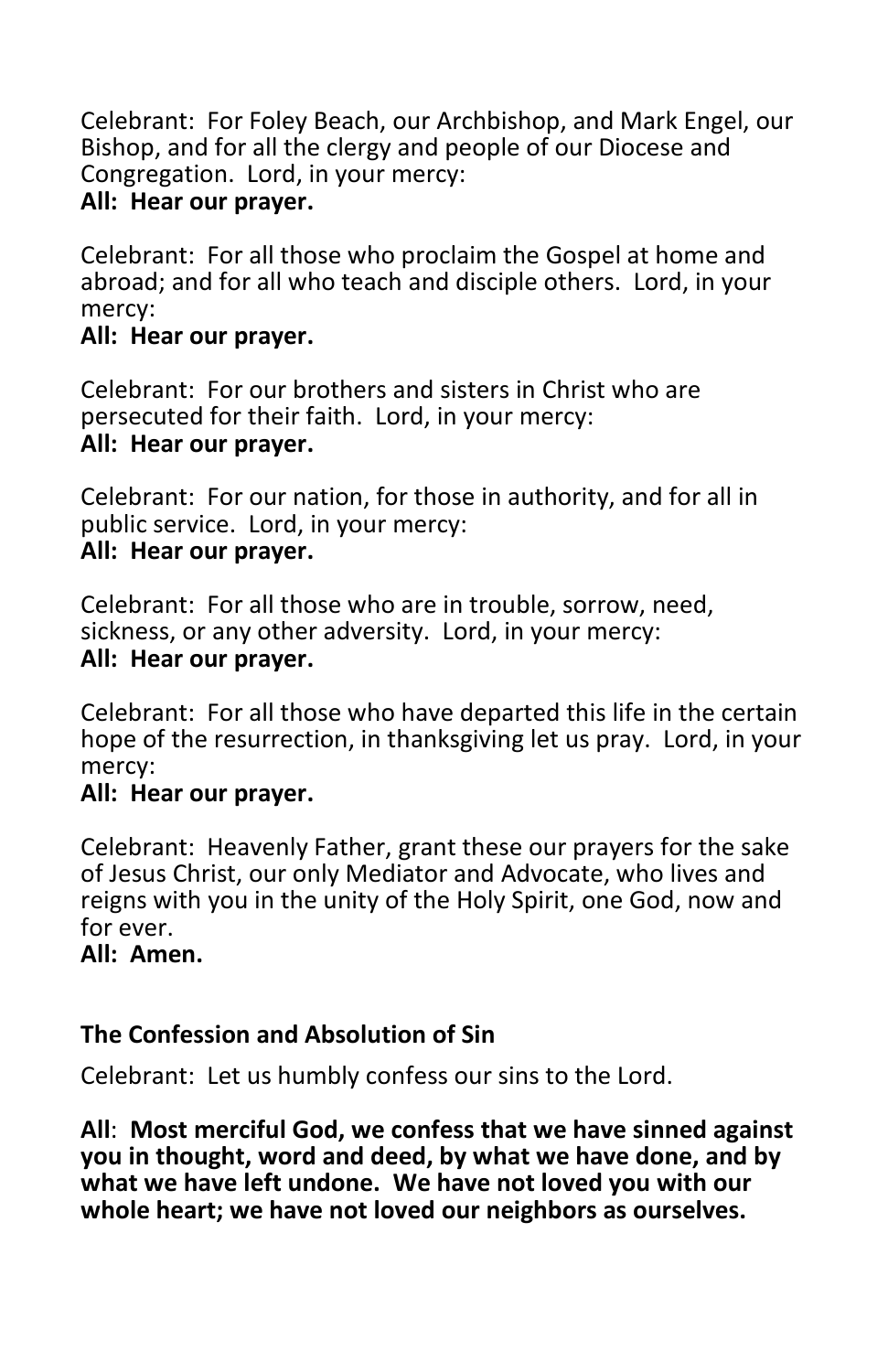**We are truly sorry and we humbly repent. For the sake of your Son Jesus Christ, have mercy on us and forgive us; that we may delight in your will, and walk in your ways, to the glory of your Name. Amen.**

Celebrant: Almighty God, our heavenly Father, who in his great mercy has promised forgiveness of sins to all those who sincerely repent and with true faith turn to him, have mercy upon you, pardon and deliver you from all your sins, confirm and strengthen you in all goodness, and bring you to everlasting life; through Jesus Christ our Lord. **All: Amen.**

#### **The Comfortable Words**

Celebrant: Hear the Word of God to all who truly turn to him. Come to me, all who labor and are heavy laden, and I will give you rest. (Matthew 11:28)

God so loved the world, that he gave his only begotten Son, that whoever believes in him should not perish but have eternal life. (John 3:16)

The saying is trustworthy and deserving of full acceptance, that Christ Jesus came into the world to save sinners. (I Timothy 1:15)

If anyone sins, we have an advocate with the Father, Jesus Christ the righteous. He is the propitiation for our sins, and not for ours only but also for the sins of the whole world. (I John 2:1-2)

#### **The Peace**

Deacon:The Peace of the Lord be always with you. **All: And with your spirit.**

Deacon: Exchange with one another the Lord's Peace.

**The Offertory:** (Tithes and offerings are collected at this time)

Celebrant: Let your light shine before others, so that they may see your good works and give glory to your Father who is in heaven. (Matthew 5:16)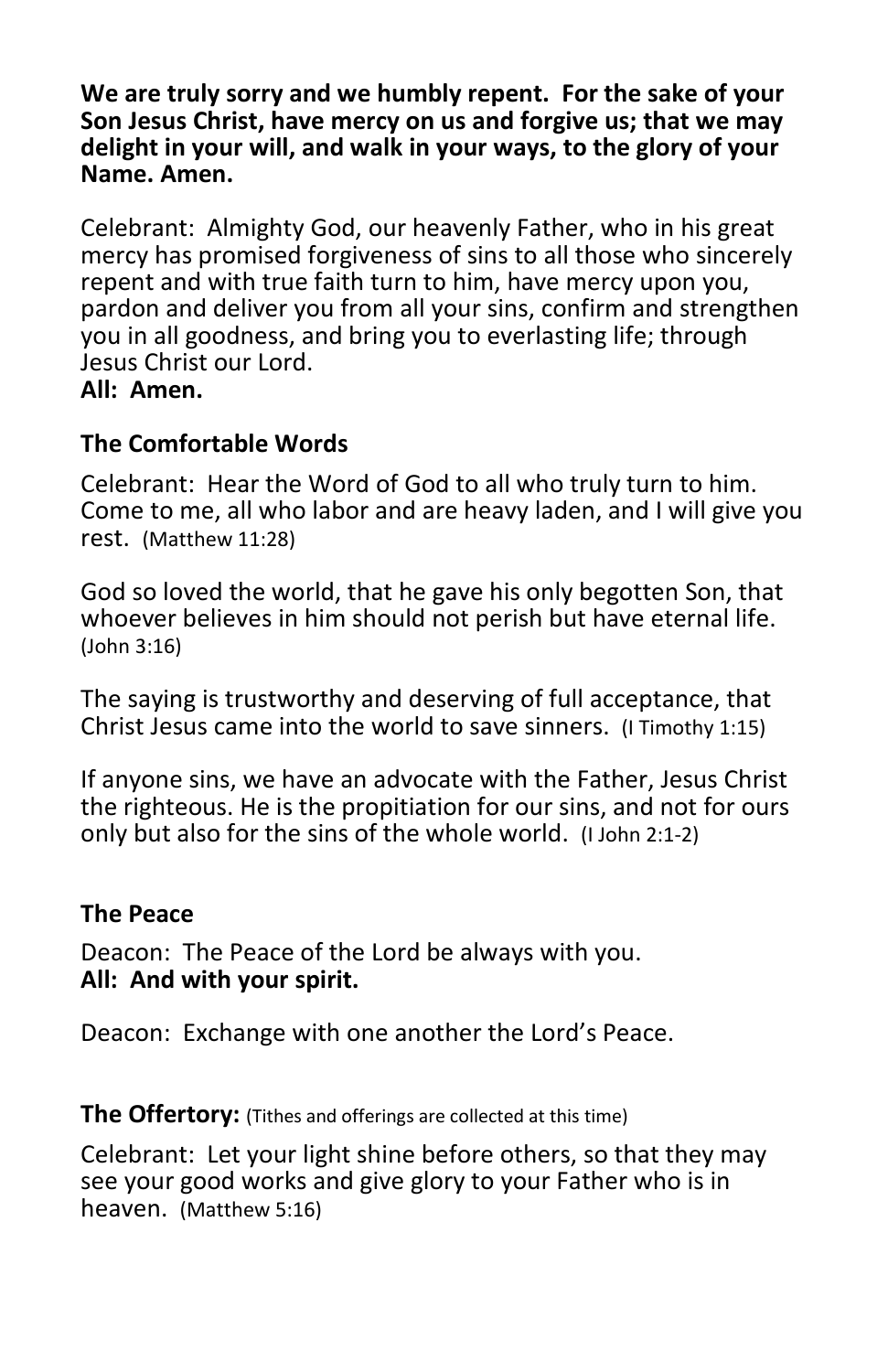# **"Oh, The Cross"**

You carried the cross upon your back Bleeding until your final breath Tears of blood, a crown of thorns You gave it all, our sins you bore Oh oh There is no greater love

Chorus: Oh, the cross what you've done It was more than enough more than enough Oh the cross what you've done The power of your blood was more than enough

The sacrifice that changed history The nails in your hands the hands that saved me The grave was sealed, death lost its sting As the lion roared in victory

Bridge: Thank you for breaking the bread of your body Spilling the wine of your blood Thank you oh my heart will sing forever

Elyssa Smith | Jeremy Riddle | Lindy Conant © 2020 Heritage Worship Publishing, UR Creative, Lindy Conant Cofer, Vindicate Publishing, Watershed Worship Publishing CCLI License # 73146

Celebrant: All things come of you O Lord **All: And of Your own have we given You.**

#### **The Great Thanksgiving**

*(We invite all baptized Christians to join us at the Lord's table.)*

Celebrant: The Lord be with you. **All: And with your spirit.**

Celebrant: Lift up your hearts. **All: We lift them up to the Lord.**

Celebrant: Let us give thanks to the Lord our God. **All: It is right to give him thanks and praise.**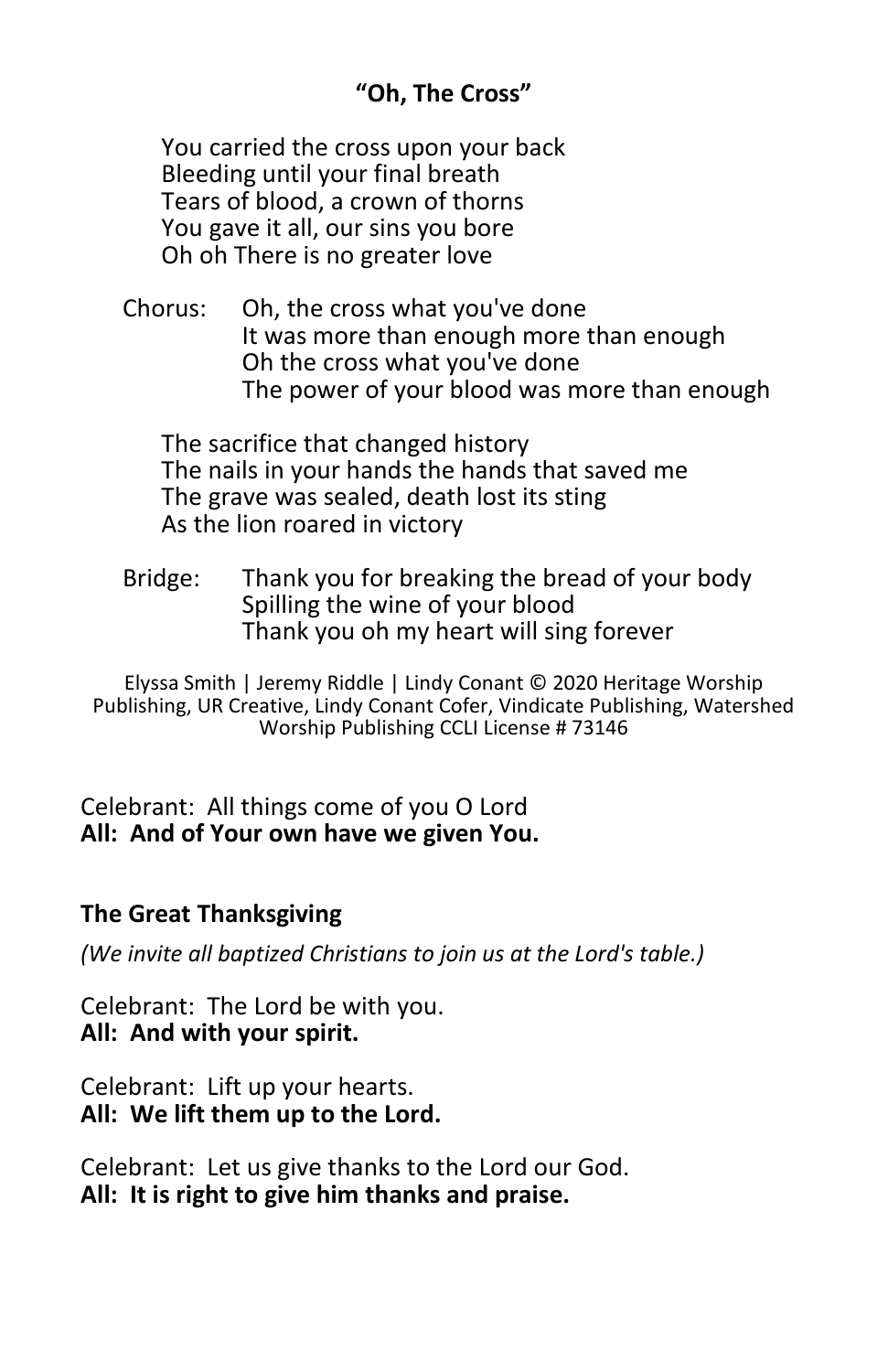Celebrant: It is right, our duty and our joy, always and everywhere to give thanks to you, Father Almighty, Creator of heaven and earth.

But chiefly are we bound to praise you for the glorious resurrection of your Son Jesus Christ our Lord; for he is the true Paschal Lamb, who was offered for us, and has taken away the sin of the world; who by his death has destroyed death, and by his rising to life again has won for us everlasting life.

Therefore, we praise you, joining our voices with Angels and Archangels and with all the company of heaven, who forever sing this hymn to proclaim the glory of your Name:

#### **The Sanctus**

**Sung: Holy, Holy, Holy Lord, God of power and might, Heaven and earth are filled with your glory. Holy, Holy, Holy Lord, God of power and might, Heaven and earth are filled with your glory. Hosanna, Hosanna in the highest. Hosanna, Hosanna in the highest. Blessed is He who comes in the name of the Lord, Hosanna in the highest!** 

Peter Scholtes © 1966, 1970 F.E.L. Publications CCLI License # 73146

#### **The Prayer of Consecration**

Celebrant: Holy and gracious Father: In your infinite love you made us for yourself; and when we had sinned against you and become subject to evil and death, you, in your mercy, sent your only Son into the world for our salvation.

By the Holy Spirit and the Virgin Mary he became flesh and dwelt among us. In obedience to your will, he stretched out his arms upon the cross and offered himself once for all, that by his suffering and death we might be saved.

By his resurrection he broke the bonds of death, trampling Hell and Satan under his feet. As our great high priest, he ascended to your right hand in glory; that we might come with confidence before the throne of grace.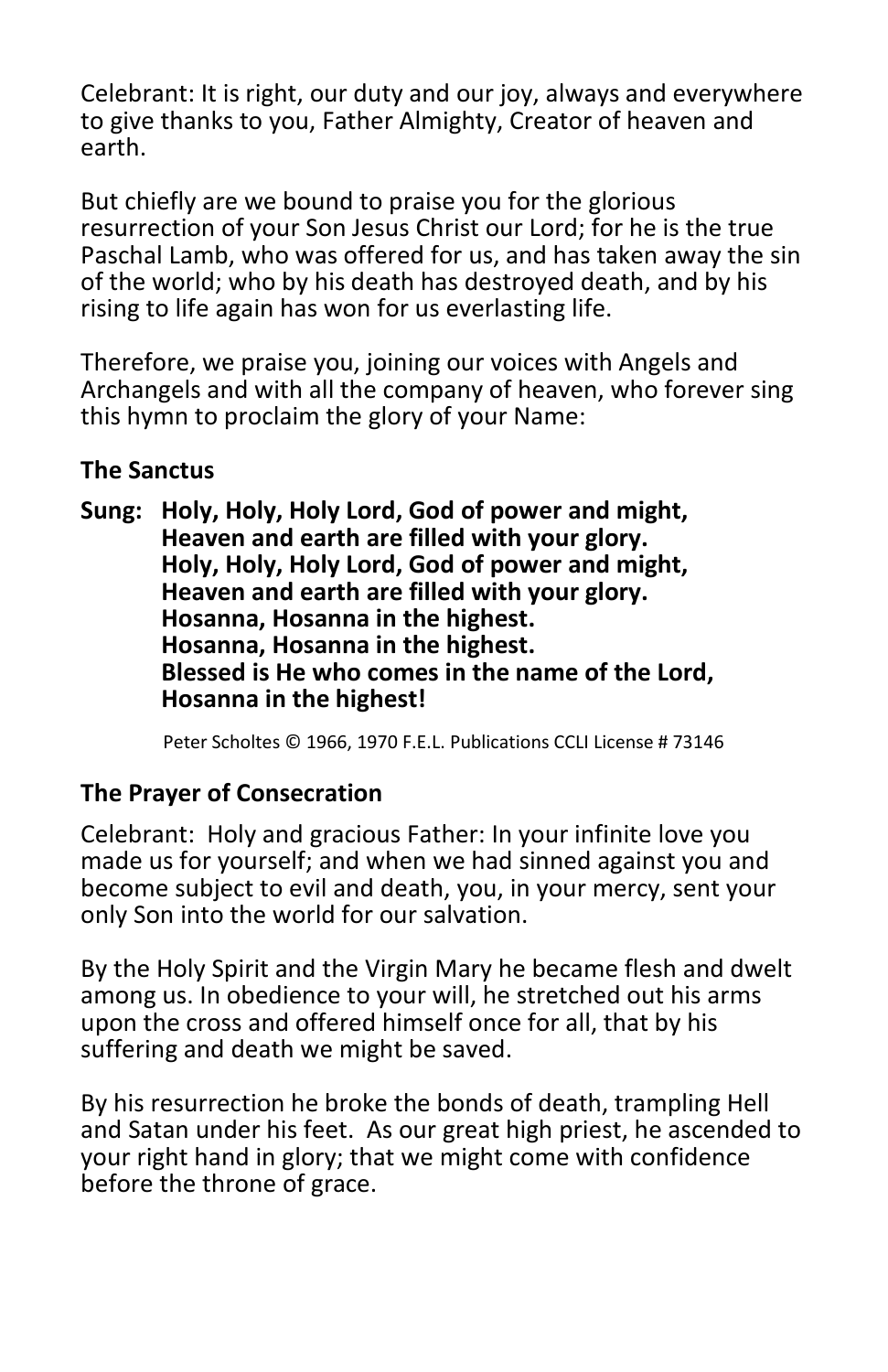On the night that he was betrayed, our Lord Jesus Christ took bread; and when he had given thanks, he broke it, and gave it to his disciples, saying, "Take, eat; this is my Body which is given for you: Do this in remembrance of me."

Likewise, after supper, Jesus took the cup, and when he had given thanks, he gave it to them, saying, "Drink this, all of you; for this is my Blood of the New Covenant, which is shed for you, and for many, for the forgiveness of sins: Whenever you drink it, do this in remembrance of me."

#### **Mystery of Faith**

Deacon: Therefore, we proclaim the mystery of faith: **All: Christ has died. Christ is risen. Christ will come again.**

Celebrant: We celebrate the memorial of our redemption, O Father, in this sacrifice of praise and thanksgiving, and we offer you these gifts. Sanctify them by your Word and Holy Spirit to be for your people the Body and Blood of your Son Jesus Christ.

Sanctify us also, that we may worthily receive this holy sacrament, and be made one body with him, so that he may dwell in us and we in him. And bring us with all your saints into the fullness of your heavenly kingdom, where we shall see our Lord: **All: Face to Face.**

All this we ask through your Son Jesus Christ: By him, and with him, and in him, in the unity of the Holy Spirit, all honor and glory is yours, Almighty Father, now and forever. **All: Amen.**

Celebrant: And now as our Savior Christ has taught us, we are bold to pray

**All: Our Father Who art in Heaven, hallowed be Thy name Thy kingdom come, Thy will be done On earth as in heaven, give us this day our daily bread, And forgive us our trespasses As we forgive those who trespass against us And lead us not into temptation, but deliver us from evil For Thine is the kingdom the power and the glory Forever and ever. Amen**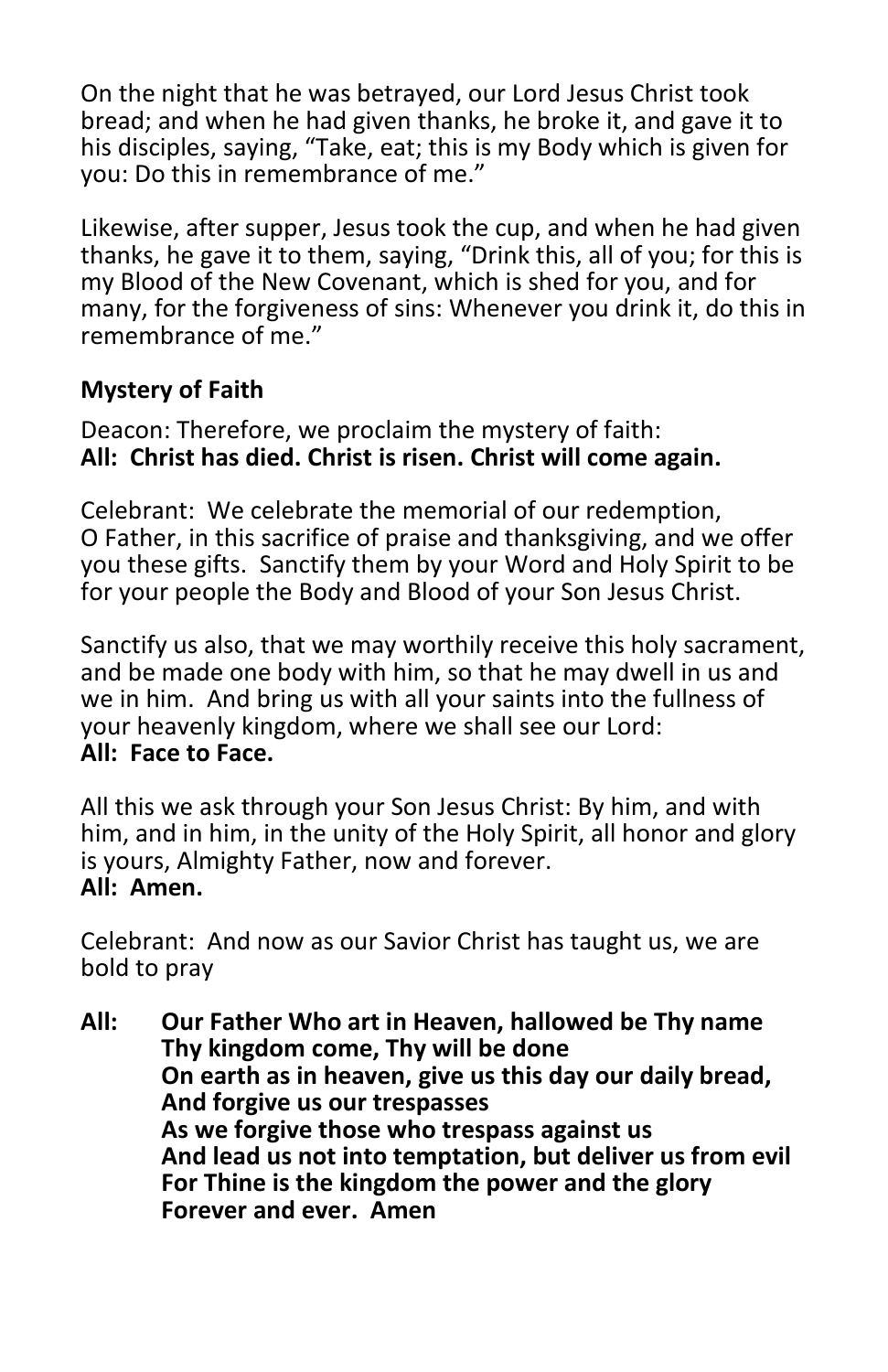#### **The Breaking of the Bread**

Celebrant Alleluia. Christ our Passover has been sacrificed for us. **All: Therefore, let us keep the feast. Alleluia.** 

#### **The Prayer of Humble Access**

**All: We do not presume to come to this, your table, O merciful Lord, trusting in our own righteousness, but in your abundant and great mercies.** 

**We are not worthy so much as to gather up the crumbs under your table; but you are the same Lord, whose character is always to have mercy.** 

**Grant us, therefore, gracious Lord, so to eat the flesh of your dear Son Jesus Christ, and to drink his blood, that our sinful bodies may be made clean by his body, and our souls washed through his most precious blood, and that we may evermore dwell in him, and he in us. Amen.**

**The Agnus Dei**

Celebrant: Lamb of God, you take away the sin of the world **All: Have mercy on us.** 

Celebrant: Lamb of God, you take away the sin of the world **All: Have mercy on us.** 

Celebrant: Lamb of God, you take away the sin of the world **All: Grant us your peace.**

Celebrant: The gifts of God, for the people of God. Take them in remembrance that Christ died for you, and feed on him in your hearts by faith with thanksgiving.

Celebrant: The Body of Christ, the Bread of Heaven. The Blood of Christ, the Cup of Salvation.

#### **Music During Communion**

#### **"None But Jesus"**

In the quiet, in the stillness I know that You are God In the secret of Your presence I know there I am restored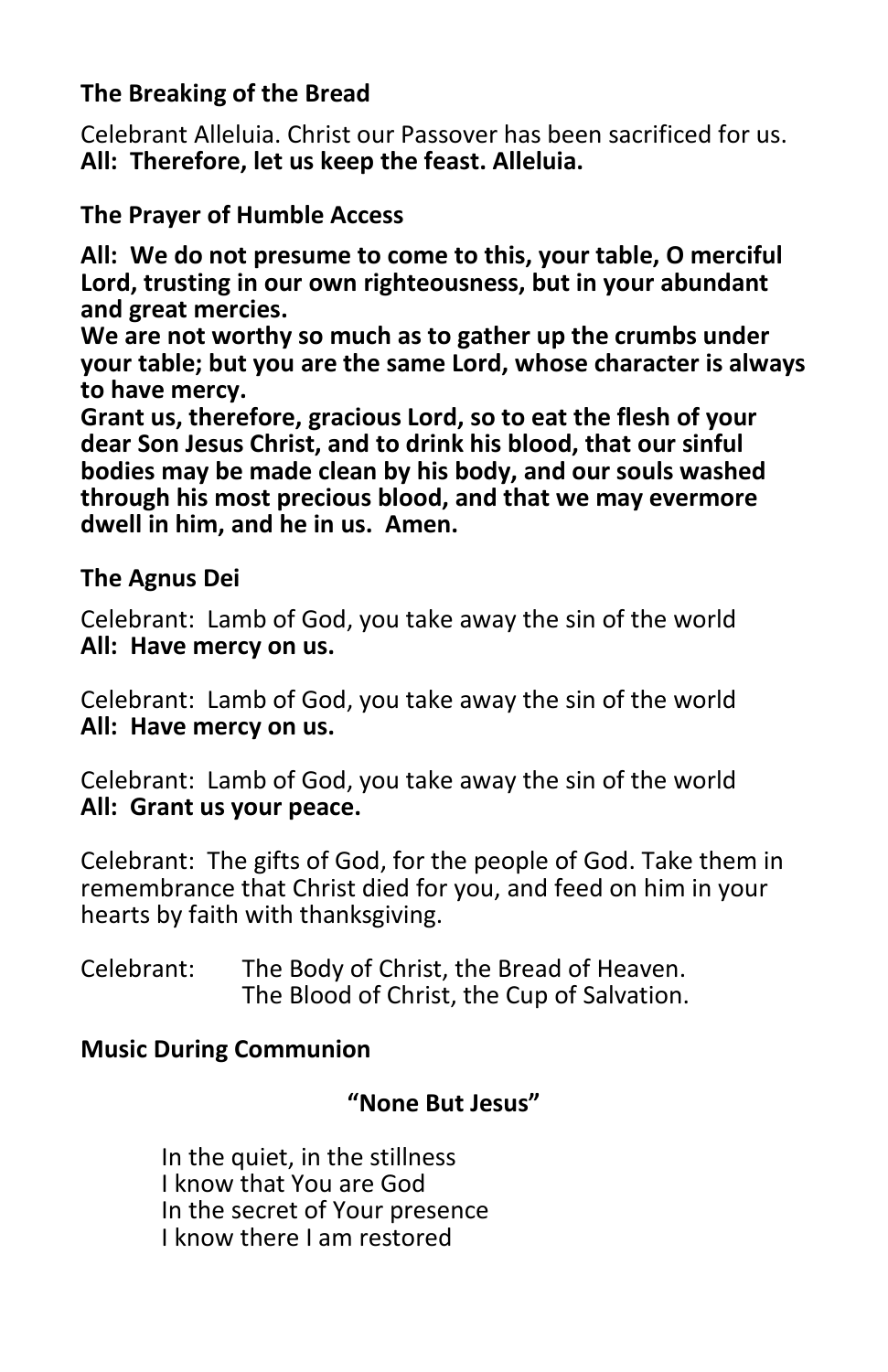When You call I won't refuse Each new day again I'll choose

There is no one else for me None but Jesus Crucified to set me free Now I live to bring Him praise

In the chaos, in confusion I know You're sovereign still In the moment of my weakness You give me grace to do Your will

When You call I won't delay This my song through all my days

All my delight is in You Lord All of my hope, all of my strength All my delight is in You Lord forever more

Brooke Ligertwood© 2005 Hillsong Music Publishing Australia CCLI # 73146

# **"Cornerstone - My Hope is Built on Nothing Less"** My hope is built on nothing less

Than Jesus' blood and righteousness I dare not trust the sweetest frame But wholly trust in Jesus' Name (Repeat)

Chorus: Christ alone cornerstone Weak made strong In the Savior's love Through the storm He is Lord, Lord of all

> When darkness seems to hide His face I rest on His unchanging grace In every high and stormy gale My anchor holds within the veil My anchor holds within the veil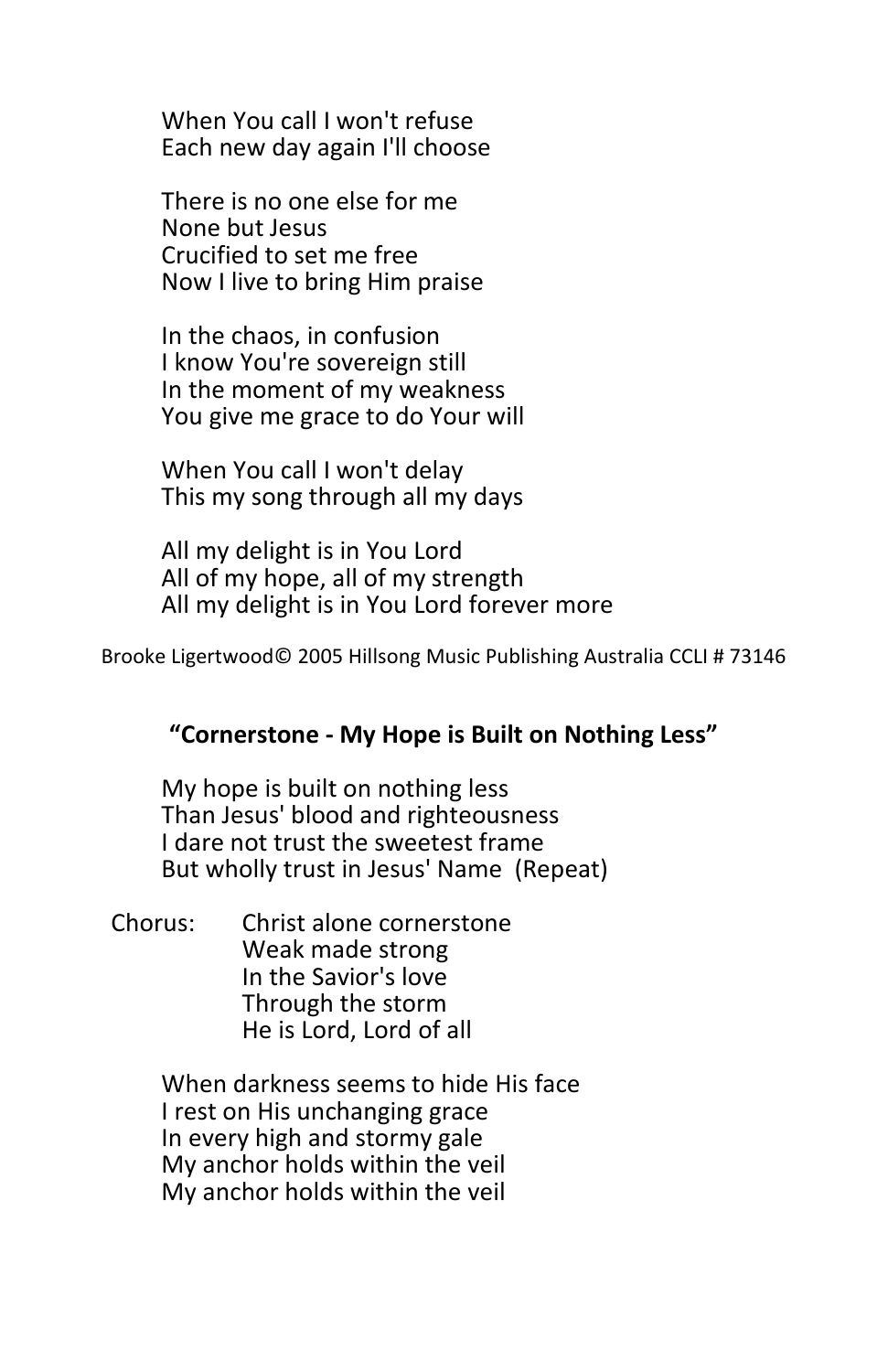When He shall come with trumpet sound Oh may I then in Him be found Dressed in His righteousness alone Faultless stand before the throne

Edward Mote | Eric Liljero | Jonas Myrin | Reuben Morgan | William Batchelder Bradbury© 2011 Hillsong Publishing CCLI# 73146

#### **Post Communion Prayer**

**All: Heavenly Father, we thank you for feeding us with the spiritual food of the most precious Body and Blood of your Son our Savior Jesus Christ; and for assuring us in these holy mysteries that we are living members of the Body of your Son, and heirs of your eternal kingdom.** 

**And now, Father, send us out into the world to do the work you have given us to do, to love and serve you as faithful witnesses of Christ our Lord. To him, to you, and to the Holy Spirit, be honor and glory, now and forever. Amen.**

Celebrant: All our problems **All: We send to the cross of Christ**

Celebrant: All our difficulties **All: We send to the cross of Christ**

Celebrant: All the devil's works **All: We send to the cross of Christ**

Celebrant: And all of hopes **All: We set on the risen Christ**

**The Blessing**

**The Recessional** 

### **"Thine Is The Glory"**

Thine be the glory risen conquering Son Endless is the victory Thou o'er death hast won Angels in bright raiment rolled the stone away Kept the folded grave clothes where Thy body lay Thine be the glory risen conquering Son Endless is the victory, Thou o'er death hast won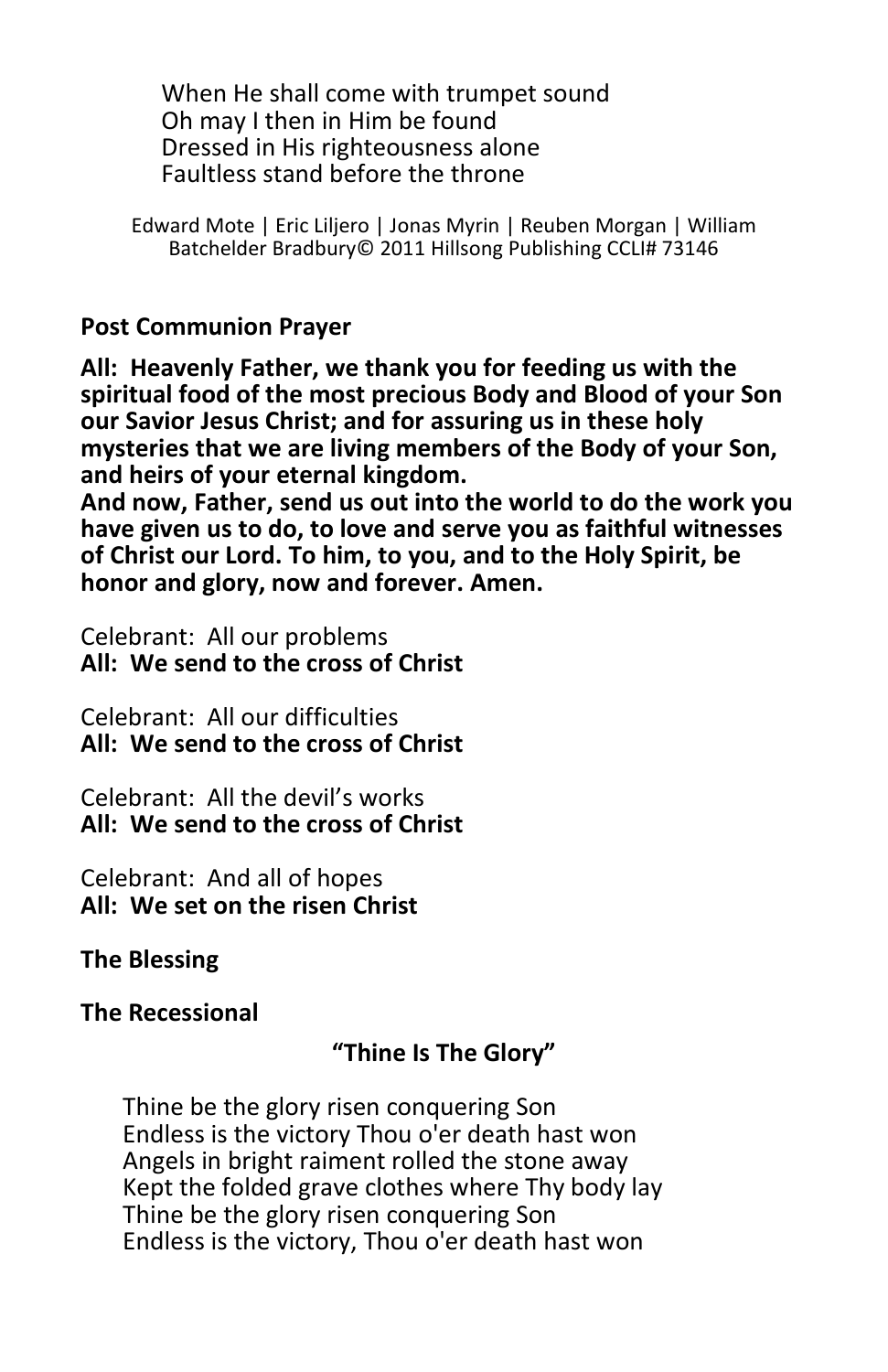Lo Jesus meets us risen from the tomb Lovingly He greets us scatters fear and gloom Let the church with gladness hymns of triumph sing For her Lord now liveth death hath lost its sting Thine be the glory risen conquering Son Endless is the victory, Thou o'er death hast won

No more we doubt Thee glorious Prince of life Life is nought without Thee aid us in our strife Make us more than conquerors through Thy deathless love Lead us in Thy triumph to Thy home above Thine be the glory risen conquering Son Endless is the victory, Thou o'er death hast won

Edmond Louis Budry | George Frideric Handel | Richard Birch Hoyle © Words & Music: Public Domain CCLI License # 73146

#### **The Dismissal**

Deacon: Let us go forth in the Name of Christ. **All: Thanks be to God.**

Deacon: Exchange with one another the Lord's Peace.

**Readings for April 24: Acts 5:12a, 17-22, 25-29 Psalm 111, Revelation 1:1-19, John 20:19-31**